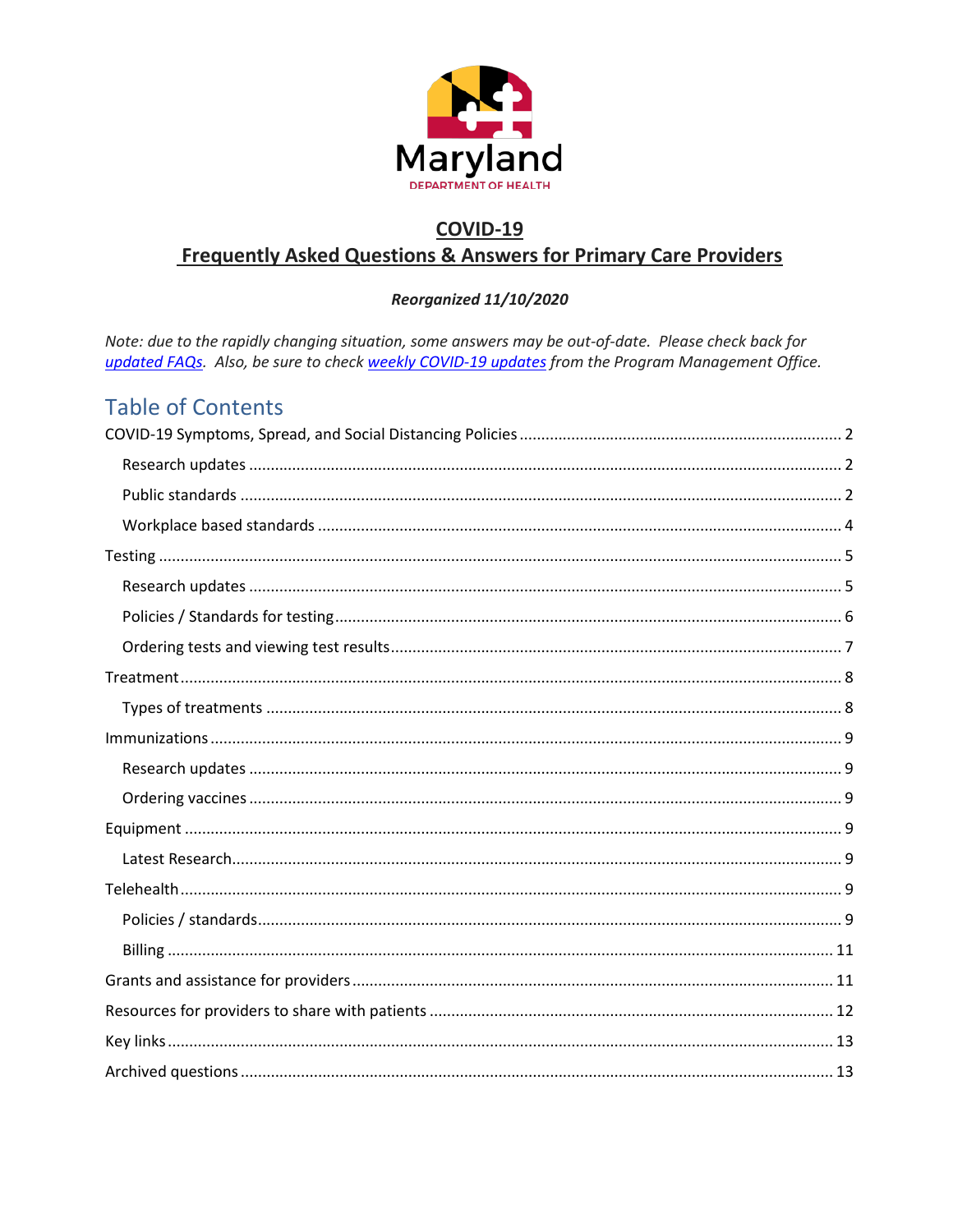# <span id="page-1-0"></span>**COVID-19 Symptoms, Spread, and Social Distancing Policies**

## <span id="page-1-1"></span>**Research updates**

#### **What is known about the airborne transmission of COVID-19?**

The latest information about airborne transmission from the CDC can be found on the CDC's website [here.](https://www.cdc.gov/coronavirus/2019-ncov/prevent-getting-sick/how-covid-spreads.html) The World Health Organization's latest roundup on studies about airborne transmission is available **[here](https://www.who.int/news-room/commentaries/detail/transmission-of-sars-cov-2-implications-for-infection-prevention-precautions)**.

#### **What is known about [Pediatric Multisystem Inflammatory Syndrome](https://www1.nyc.gov/assets/doh/downloads/pdf/han/alert/2020/covid-19-pediatric-multi-system-inflammatory-syndrome.pdf) (PMIS)?**

Information about PMIS may be found on the CDC website [here.](https://emergency.cdc.gov/han/2020/han00432.asp)

#### **What populations are considered high-risk for severe cases of COVID-19?**

According to CDC, high risk groups include elderly populations and those with [certain medical conditions.](https://www.cdc.gov/coronavirus/2019-ncov/need-extra-precautions/people-with-medical-conditions.html) Pregnant women may also be high risk. The latest CDC information on high-risk populations is available here[: https://www.cdc.gov/coronavirus/2019-ncov/hcp/faq.html](https://www.cdc.gov/coronavirus/2019-ncov/hcp/faq.html) under the COVID-19 risk section.

## **What is known about reinfections and how long immunity lasts?**

Little is currently known about reinfection. The CDC's latest information can be foun[d here.](https://www.cdc.gov/coronavirus/2019-ncov/your-health/reinfection.html)

## <span id="page-1-2"></span>**Public standards**

## **What is the status of closings and reopenings in Maryland?**

The latest announcements about COVID-19 closings and reopenings can be found at the governor's website [here.](https://governor.maryland.gov/recovery/)

Recent announcements include the following:

On October 1, Governor Hogan [announced](https://governor.maryland.gov/2020/09/01/governor-hogan-announces-beginning-of-stage-three-of-marylands-covid-19-recovery-additional-safe-and-gradual-reopenings/) that indoor nursing home visitations can resume at any nursing homes that have not had a positive case for the past 14 days. Additionally, Maryland announced that child care settings can return to full teacher to child ratios. More about the announcement can be found [here.](https://governor.maryland.gov/2020/10/01/governor-hogan-announces-indoor-visitation-can-resume-at-nursing-home-facilities-state-superintendent-of-schools-expands-child-care-ratios/)

Governor Hogan [announced](https://governor.maryland.gov/2020/09/01/governor-hogan-announces-beginning-of-stage-three-of-marylands-covid-19-recovery-additional-safe-and-gradual-reopenings/) the beginning of Maryland's Phase 3 of Maryland's COVID-19 Recovery on September 1, which can be found [here.](https://governor.maryland.gov/2020/09/01/governor-hogan-announces-beginning-of-stage-three-of-marylands-covid-19-recovery-additional-safe-and-gradual-reopenings/)

Phase 3 includes additional gradual reopenings (with limited capacity) for the following venues:

- Indoor theaters
- Outdoor performance venues
- Increased capacity for retail and religious facilities

Remember that facial coverings and social distancing are still required indoors, in the venues stated above as well as in venues that were previously opened. In addition, local jurisdictions can implement more restrictive local requirements if applicable based on local COVID-19 transmission.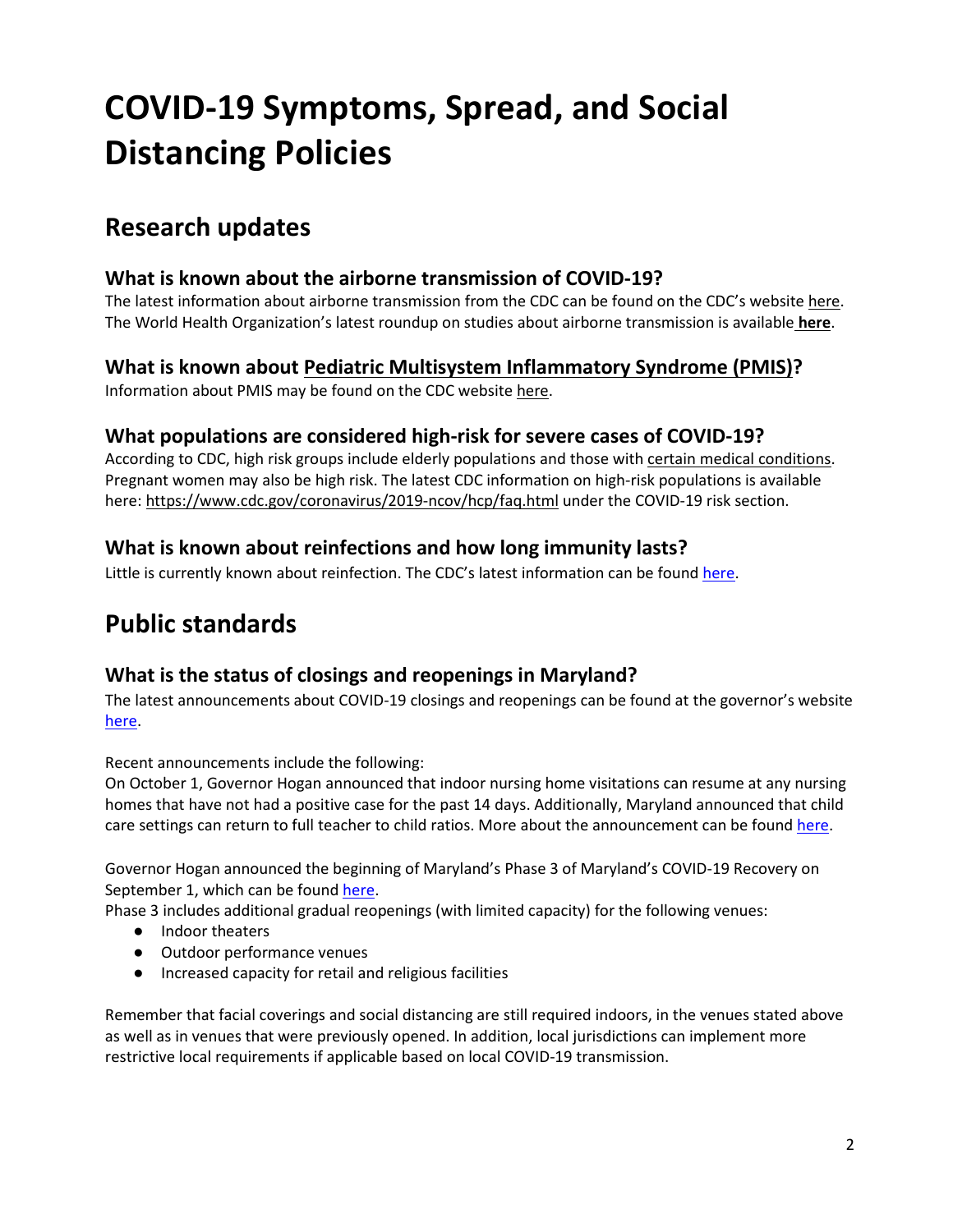## **What is Maryland's current face mask policy?**

Governor Hogan's July September 1 order on face mask policies can be found [here.](https://governor.maryland.gov/wp-content/uploads/2020/09/Gatherings-12th-AMENDED-9.1.20.pdf)

All persons in MD over 5 years old are required to wear face coverings when they are:

- 1. In or on any public transportation
- 2. Indoors wherever members of the general public are generally permitted
- 3. Outdoors and unable to consistently maintain at least 6 feet of distance from individuals who are not members of their household
- 4. Obtaining healthcare services
- 5. Working where interaction with others is likely and/or food is prepared or packaged

Single-use face coverings should be properly discarded in trash, reusable face coverings should be cleaned at least daily, and medical-grade masks should be reserved for use by healthcare workers and first responders.

Exceptions to face coverings requirement:

- If, due to a bona fide disability or medical condition, it would be unsafe for the person to do so
- To the extent wearing a face covering would impede communication by or with those hearing impaired, where the ability to see the mouth is necessary for communication
- If wearing a face covering would subject the person to an unsafe working condition as determined by occupational safety regulators or workplace safety guidelines
- To the extent wearing a face covering would make it impossible to receive services requiring access to the face, mouth, or head such as dental care, shaving and facial treatments
- While consuming food or beverages
- While swimming or engaging in other physical activities where the use of a face covering is likely to pose a bona fide safety risk
- While operating any public transportation conveyance provided the person is the sole operator and in a compartment separate and off-limits to riders

A more detailed FAQ on mask wearing in Maryland can be foun[d here.](https://commerce.maryland.gov/Documents/BusinessResource/Mask-FAQ-COVID-19-Best-Practices.pdf)

## **What is Maryland's latest policy on travelling out of state?**

The MDH strongly recommends that, due to the recent increase in COVID-19 infections, all Marylanders not travel outside of the state for non-essential reasons. For those who do travel, any Marylander returning from out of state and any out-of-state traveler to Maryland should get tested for COVID-19 promptly upon arrival in the state or within 72 hours before travel to the state. Guidance includes:

- Visitors waiting for their test results should stay at home between the time of the test and their arrival to MD or to self-quarantine at their hotel
- Except for travel to DC and Virginia, all Marylanders who travel to a state with a COVID-19 test positivity rate above 10% should get tested and self-quarantine at home until the test result is received
- Essential workers are exempt from the quarantine recommendation if they are returning or traveling to MD to perform essential work, as well as employee commuters who leave/enter the state daily and have work-based COVID-19 screening procedures

The latest Maryland policy can be found [here.](https://phpa.health.maryland.gov/Documents/07.29.2020%20-%20MDH%20Notice%20-%20Out%20of%20State%20Travel%20Advisory.pdf)

#### **What is the status of contact tracing in Maryland?**

Contact tracing is underway in Maryland. Tracers reach out to contacts, then enter orders for lab tests as deemed necessary. The tracers do not contact providers. Data on results will be available from CRISP,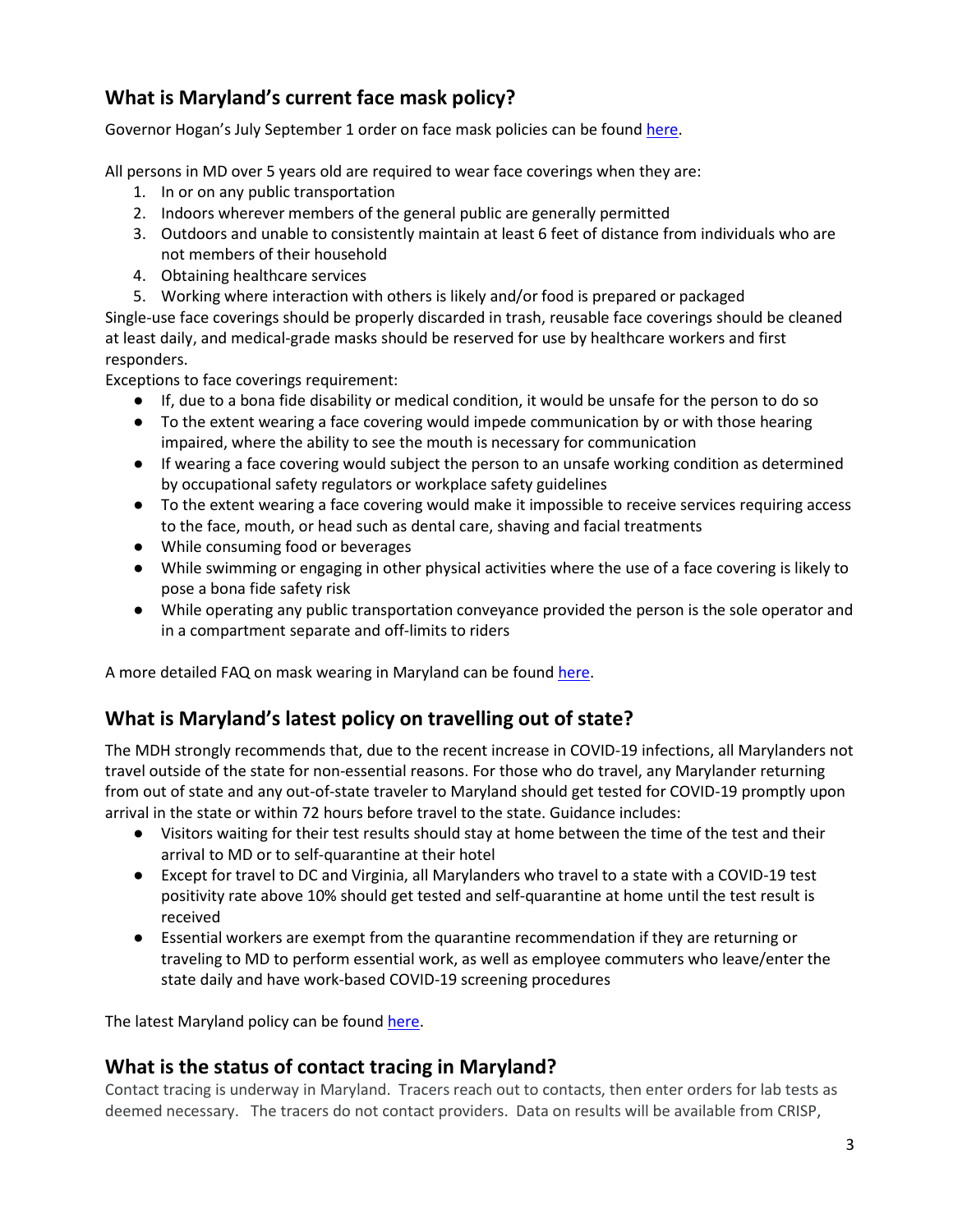from patients and/or from commercial labs. Local contact tracing efforts should reach out to patients under investigation. Please inform your patients to answer calls from MD COVID (240-466-4488). Additionally information may be found on the MDH's Coronavirus website for contact tracing information [here.](https://coronavirus.maryland.gov/pages/contact-tracing)

## **Beyond practicing good hand hygiene, what should providers tell persons who may have contracted COVID-19 infection?**

Persons who may have contracted COVID-19 should practice social isolation, avoid face-to-face contact, thoroughly clean all surfaces, and continue with good hygienic measures. Local contact tracing efforts should reach out to patients under investigation. Please inform your patients to answer calls from MD COVID (240-466-4488). The latest information from CDC on this can be found [here.](https://www.cdc.gov/coronavirus/2019-ncov/downloads/COVID-19-Quarantine-vs-Isolation.pdf)

## **What does "quarantine at home" mean?**

Staying at home, practicing social distancing, using good hygiene, and surface cleaning. Individuals who are "quarantining at home" should practice self-isolation, including self-isolation from all others in the home. The latest CDC guidance on the length of quarantining can be foun[d here.](https://www.cdc.gov/coronavirus/2019-ncov/downloads/COVID-19-Quarantine-vs-Isolation.pdf)

## <span id="page-3-0"></span>**Workplace based standards**

## **What patients can we see in the office again?**

Use clinical judgement on a case-by-case basis. The State is currently in [Phase 3](https://governor.maryland.gov/recovery/) of Recovery. Guidance for primary care practices on making office visits is available. Resources can be found in MDPCP's reopening guidance [here.](https://health.maryland.gov/mdpcp/Documents/MDPCP_Roadmap_to_Recovery.pdf)

## **Do front office staff who have checked in patients with symptoms need to be selfquarantined until the COVID-19 testing has concluded?**

At this time, if an individual is not symptomatic, but has tested positive for COVID-19, and an individual has been within six feet of that patient not using PPE, then that person should self-quarantine for 14 days and take his/her temperature twice a day. The latest CDC guidance can be foun[d here.](https://www.cdc.gov/coronavirus/2019-ncov/hcp/guidance-risk-assesment-hcp.html)

For recommended front office workflows, please refer to this sample [MDPCP Front Office workflow.](https://health.maryland.gov/mdpcp/Documents/COVID-19%20Workflows%20-%20Front%20Desk%20Triage%2003-27-20.pdf)

## **How should practices prepare for the potential quarantine of their entire staff?**

As of 5/19/20, CDC updated its *interim guidance here*. Potential exposure means being a household contact or otherwise contact within 6 feet of someone with confirmed or suspected COVID-19 infection. Critical infrastructure personnel including healthcare workers may be permitted to work following such exposure when they remain asymptomatic and take additional precautions. Employers should measure the workers' temperatures before they start their shift.

The employee should self-monitor for temperature and onset of symptoms. Additional precautions include:

- Wear a Mask: All employees should wear a face mask at all times while at work.
- Social Distance: All employees should maintain 6 feet from others and practice social distancing as much as their work duties permit
- Disinfect and clean workspaces: Regularly clean and disinfect all areas such as offices, bathrooms, common areas, and shared electronic equipment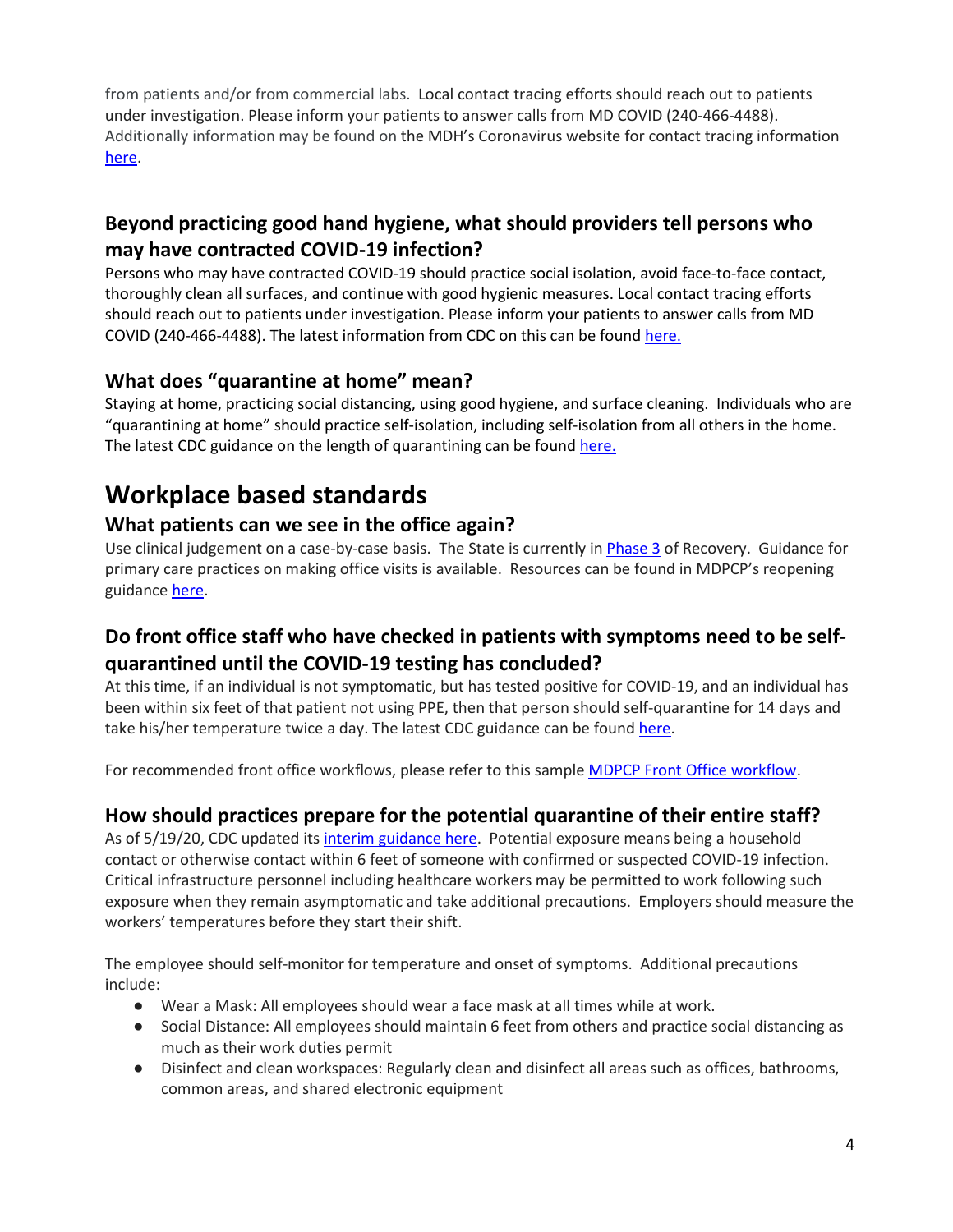## **What should practices be doing during the COVID-19 public health emergency?**

The MDPCP PMO recommends six [things](https://health.maryland.gov/mdpcp/Documents/COVID-19%20-%205%20things.pdf) that primary care practices should continue to do to protect their patients throughout the pandemic and prevent a surge of COVID-19 in their population. We recommend that you do not close your office, remember that we need to maintain access to care even during COVID-19.

The five things include:

1. Identify all of your high-risk patients—use the COVID Vulnerability Index (CVI) in CRISP, your EHR, and your intuition

2. Provide vulnerable patients with expanded care through telemedicine and special accommodations if they are in need of face-to-face care

3. Test all patients, every visit

4. Stay current, stay safe—stay current by keeping up to date with CDC guidelines and case rates in your area. For up to date information, visit CDC, MDH, and MDPCP sites. Stay safe by taking all necessary infection control precautions while seeing patients.

5. Prepare for a vaccine - address vaccine hesitancy with patients, enroll in ImmuNet and set up reporting now, and work with your patients to get a flu shot

A one page overview of these can be found [here.](https://health.maryland.gov/mdpcp/Documents/COVID-19%20-%205%20things.pdf)

Additionally, it is important to make sure that your patients receive their flu vaccine, ideally between September and October 2020. Ensuring that your patients get a flu vaccine can protect your patients from the flu and prevent extra strain on the healthcare system. The latest CDC guidance can be found [here.](https://www.cdc.gov/coronavirus/2019-ncov/hcp/guidance-risk-assesment-hcp.html)

## **Does the MDPCP PMO recommend practices cancel all non-urgent appointments? If so, what types of appointments would be urgent enough to warrant a home visit? What situations would warrant an office visit rather than a home visit?**

No. Maryland's Secretary of Health on 5/6/20 ordered "All licensed healthcare facilities and healthcare providers may resume elective and non-urgent medical procedures and appointments at 7:00 A.M., May 7, 2020," provided certain COVID-19-specific safety measures are in place. The latest order, updated October 1, can be found [here.](https://content.govdelivery.com/attachments/MDMBP/2020/10/13/file_attachments/1569392/2020.10.01.01%20-%20MDH%20Order%20-%20Amended%20Various%20Health%20Care%20Matters%20Order%20%28POC2%29.pdf) Healthcare providers should follow their personal experience and clinical judgment to decide whether and when home or in-clinic visits are warranted. Refer to #5 on page 3 of the aforementioned link. Nurse practitioners, clinical nurse specialists, and physician assistants can now [provide](https://www.cms.gov/files/document/covid-home-health-agencies.pdf) home health services.

# <span id="page-4-0"></span>**Testing**

## <span id="page-4-1"></span>**Research updates**

## **Is there anything new on COVID-19 test sensitivity and specificity? Do all tests give IGG/IGM results? Any up-to-date information on whether IGG presence confers immunity?**

As of November 2020, it is best to rely on FDA-approved tests, then use clinical judgment and scientific evidence to interpret the results. Each test has its own sensitivity – we recommend reviewing the specific test. Generally, PCR tests are more sensitive than antigen tests, but you should look at the details of your specific test type for more information.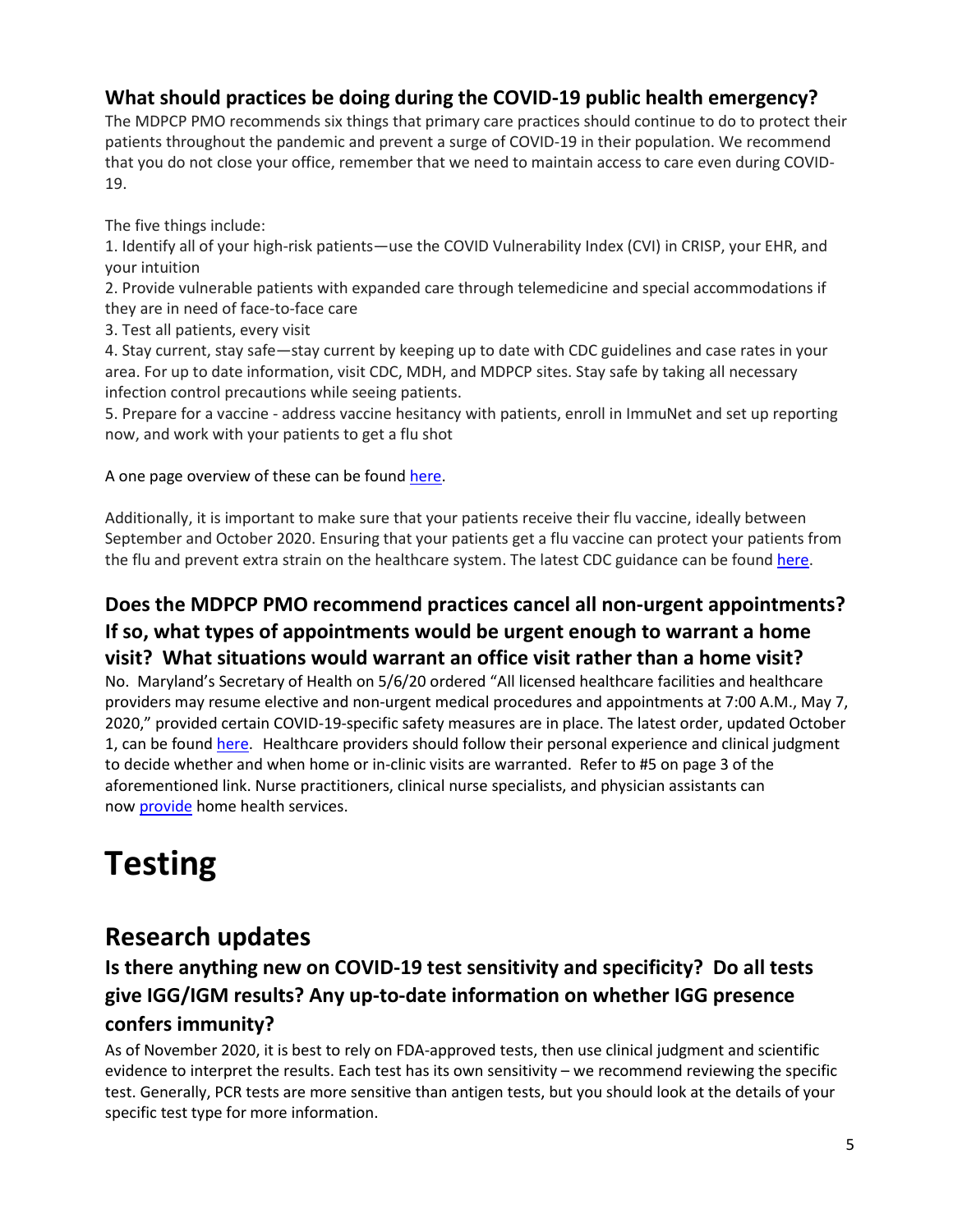Information about the sensitivity and specificity of specific tests can be found [here.](https://www.fda.gov/medical-devices/coronavirus-disease-2019-covid-19-emergency-use-authorizations-medical-devices/vitro-diagnostics-euas#individual-molecular)

#### **What does MDPCP know about COVID-19 antibody testing?**

COVID-19 antibody testing is available in Maryland. IgG antibody tests are useful in determining if an individual has had an infection. The latest guidance from the CDC an antibody testing can be found [here.](https://www.cdc.gov/coronavirus/2019-ncov/testing/serology-overview.html)

#### **What can you tell us about rapid antigen tests?**

As stated by the Association for Public Health Laboratories i[n this document,](https://www.aphl.org/programs/preparedness/Crisis-Management/Documents/APHL-SARSCov2-Antigen-Testing-Considerations.pdf) antigen tests produce rapid qualitative results for the detection of SARS-CoV-2. They do not provide a quantitative result. In populations experiencing high SARS-CoV-2 positivity rates, positive test results indicate detection of SARS-CoV-2 antigens and that individuals are infected and presumed to be infectious, though data supporting this correlation is lacking. Currently available SARS-CoV-2 antigen tests are less sensitive than molecular tests. False negative results can occur regardless of the overall prevalence of disease. If a false negative test is suspected, the individual should be tested with a more sensitive molecular test. The Association for Public Health Laboratory's guidance on rapid antigen tests and when they recommend they should be used can be found [here.](https://www.aphl.org/programs/preparedness/Crisis-Management/Documents/APHL-SARSCov2-Antigen-Testing-Considerations.pdf)

## **What can you tell us about saliva-based tests?**

In August 2020, the U.S. Food and Drug Administration issued an emergency use authorization (EUA) to Yale School of Public Health for its SalivaDirect COVID-19 diagnostic test, which uses a new method of processing saliva samples when testing for COVID-19 infection. For more information, clic[k here.](https://www.fda.gov/news-events/press-announcements/coronavirus-covid-19-update-fda-issues-emergency-use-authorization-yale-school-public-health) You can order through MyLab. More information is available [here.](https://health.maryland.gov/mdpcp/Documents/Testing%20Resource%20Document_Maryland%20myLABBox%20Services_Sept2020.pdf)

## **If providers don't test people with mild symptoms, how long do they ask the patients to quarantine? If a patient has symptoms of COVID-19 but does not get tested, how long should they quarantine?"**

Patients unable to be tested should quarantine for 10 days after the onset of symptoms, and then can stop quarantining if they have no fever and declining symptoms for 24 hours. Enough PPE, testing kits and testing sites now exist to allow all patients to be tested for COVID-19 infection. You may test them in your offices or, if unable to do so, refer patients to external testing sites. Information on when to test can be foun[d here.](https://coronavirus.maryland.gov/pages/symptoms-testing)

## <span id="page-5-0"></span>**Policies / Standards for testing**

Maryland's latest standards for testing COVID-19 samples as of October 1 are available [here.](https://health.maryland.gov/mdpcp/Documents/MDH%20Order_Amended%20Various_Health_Care_Matters_Order_Oct12020.pdf)

## **What is the guidance for collecting Coronavirus samples?**

The presence of COVID-19 infection can be determined using the several different techniques. MDPCP's guidance to primary care providers about COVID-19 testing be found [here.](https://health.maryland.gov/mdpcp/Documents/MDPCP%20Road%20to%20Recovery_Part%20II%20-%20COVID%20Testing.pdf)

## **Are primary care physicians required to collect samples for COVID-19 testing?**

Providers cannot refuse to order a test for any patients that want to be tested under the Secretary's Order as of October 1, which can be found [here.](https://health.maryland.gov/mdpcp/Documents/MDH%20Order_Amended%20Various_Health_Care_Matters_Order_Oct12020.pdf) Providers should stay safe and well protected using the required PPE if they choose to collect samples. The MDPCP plans to issue additional details and guidance on collecting samples soon, which will be available on the MDPCP [website.](https://health.maryland.gov/mdpcp/Pages/home.aspx)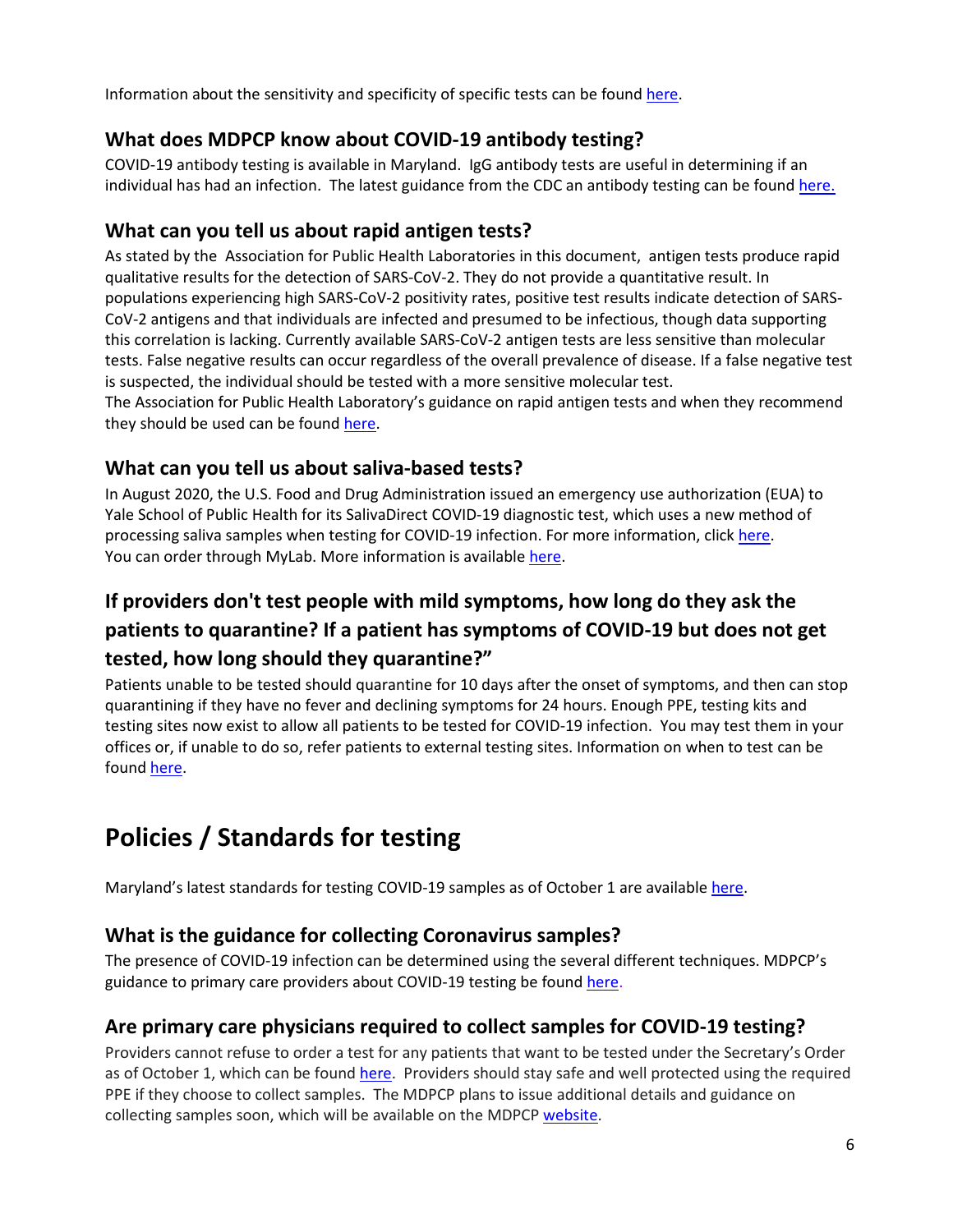## **Where should providers without capacity to test patients for COVID-19 refer patients for tests?**

People who suspect they may have been exposed to COVID-19, even if they are not yet symptomatic, are able to be tested. Residents can identify the closest COVID-19 sites [here.](https://coronavirus.maryland.gov/pages/symptoms-testing) Residents who do not have a health care provider may call thei[r county's health department](https://coronavirus.maryland.gov/pages/lhd-resources) to be connected to a provider who can determine whether a test is needed. People Additionally, since May 19, licensed pharmacists are [authorized to directly order and administer COVID-19 tests.](https://htv-prod-media.s3.amazonaws.com/files/pharmacist-testing-5-19-20-1589911409.pdf)

Per Maryland's Secretary of Health's Order (August 6, 2020), individuals already authorized to collect COVID-19 specimens for testing may continue to do so, as well as any individual licensed, registered, or certified by MDH or a MD health occupations board who has appropriate training to collect COVID-19 test specimens. Additionally, COVID-19 point of care (POC) testing platforms are authorized to perform COVID-19 test analyses as long as the facilities are CLIA-certified labs and the appropriate certificate of waiver is obtained from the Office of Health Care Quality (OHCQ). POC results must be reported to MDH.

For more information on testing sites, including a list of sites available throughout the state, visit [coronavirus.maryland.gov](http://coronavirus.maryland.gov/) and click on the ["Testing"](https://coronavirus.maryland.gov/pages/symptoms-testing) tab.

#### **Can children be tested for COVID-19?**

Yes, but children must be at least 2 months old to be tested. Please call ahead to confirm any age restrictions.

## **How should providers determine which patients should be tested for COVID-19 infection?**

*Governor Hogan encourages ALL primary care providers to test ALL their patients for COVID-19 or refer to an external testing site, whether symptomatic or asymptomatic.* Widespread testing and contact tracing are essential to save lives by stopping the spread of COVID-19. PPE and testing supplies will be provided to practices for testing. The collection and interpretation of samples are reimbursable, and no patient should be charged for testing regardless of the payer. Additional guidance on testing in primary care practices can be found in th[e MDPCP Roadmap to Recovery Part II –](https://health.maryland.gov/mdpcp/Documents/MDPCP%20Road%20to%20Recovery_Part%20II%20-%20COVID%20Testing.pdf) COVID Testing. Information can be found here on [Nasal Sampling Technique.](https://health.maryland.gov/mdpcp/Documents/OASH-nasal-specimen-collection-fact-sheet.pdf)

## **Should clinicians test patients for influenza when those patients experience flulike symptoms?**

Yes. If a patient exhibits flu-like symptoms, providers should test them for both influenza and COVID-19.

## <span id="page-6-0"></span>**Ordering tests and viewing test results**

#### **Who can order COVID-19 tests and what do Medicaid and Medicare cover?**

- 1. Any authorized healthcare professional can now [order](https://www.cms.gov/newsroom/press-releases/trump-administration-issues-second-round-sweeping-changes-support-us-healthcare-system-during-covid) COVID-19 tests
- 2. [Medicare](https://www.medicare.gov/coverage/coronavirus-disease-2019-covid-19-antibody-test) and Medicaid now cover:
	- a. certain serology (antibody) tests
	- b. lab processing of certain FDA-authorized tests that beneficiaries self-collect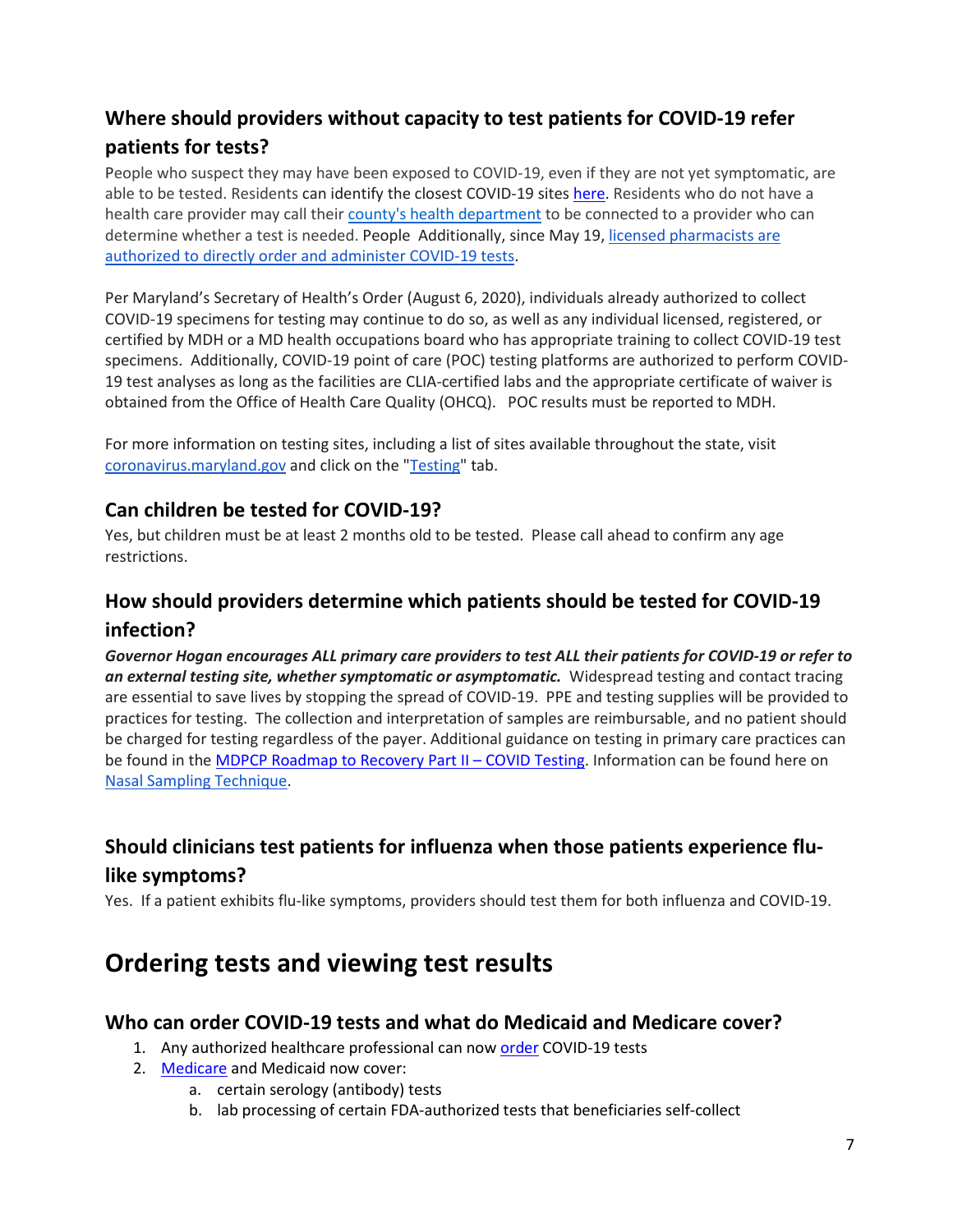## **Will there be a co-pay or bill for COVID-19 tests?**

The governor's orders waiving co-pays for COVID-19 test has expired. The latest information about whether providers require co-pays can be found [here.](https://content.govdelivery.com/attachments/MDMBP/2020/10/13/file_attachments/1569392/2020.10.01.01%20-%20MDH%20Order%20-%20Amended%20Various%20Health%20Care%20Matters%20Order%20%28POC2%29.pdf) You should check with insurers about the cost of COVID-19 test co-pays

#### **How do I find the COVID-19 test results in CRISP?**

COVID-19 test results are found in CRISP as follows:

Viewing COVID-19 alerts within your ENS PROMPT account:

- 1. Navigate to the "Add Filter" drop down at the top of the screen.
- 2. Select the "Diagnosis Description" category.
- 3. A list of options will appear to the right of the category, select "contains."
- 4. Type the term "COVID" into the open field.

5. Within the "Custom Filter" field, type the desired name of the custom filter, then click "Save."

6. Once you've created the filter, alerts for both positive and negative test results, as well as confirmed cases will automatically populate.

Additional information may be found using thi[s link.](https://health.maryland.gov/mdpcp/Documents/Viewing%20COVID%20Alerts%20in%20CRISP.pdf)

#### **Why am I not seeing COVID-19 test results in CRISP?**

If the practice is a part of MDPCP, someone within the practice should/will have access to the Unified Landing Page (ULP) and the results can be viewed there.

Results may not be seen may be because the information on the order is incorrect, meaning the name may be spelled wrong or information is not listed in its correct place. If there is access to the ULP and results are not seen in Health Records/ENS Prompt at least 5 days post testing, or you realize the patient information is not correct on the order, please reach out t[o support@crisphealth.org.](mailto:support@crisphealth.org)

# <span id="page-7-0"></span>**Treatment**

## <span id="page-7-1"></span>**Types of treatments**

## **What are the latest recommendations for healthcare providers on the use of convalescent plasma?**

[The FDA issued the EUA for investigational convalescent plasma](https://www.fda.gov/news-events/press-announcements/fda-issues-emergency-use-authorization-convalescent-plasma-potential-promising-covid-19-treatment) to treat hospitalized COVID-19 patients. The latest information on the FDA's recommendations regarding the use convalescent plasma for COVID-19 treatment can be foun[d here.](https://www.fda.gov/vaccines-blood-biologics/investigational-new-drug-ind-or-device-exemption-ide-process-cber/recommendations-investigational-covid-19-convalescent-plasma)

## **What are the latest recommendations for healthcare providers on the use of remdesivir?**

[FDA has broadened the emergency use authorization of remdesivir.](https://www.fda.gov/news-events/press-announcements/covid-19-update-fda-broadens-emergency-use-authorization-veklury-remdesivir-include-all-hospitalized) The EUA now includes treatment of all hospitalized adult and pediatric patients with suspected or laboratory-confirmed COVID-19, irrespective of their severity of disease. The FDA's guidance on using remdesivir can be found [here.](https://www.fda.gov/media/137574/download)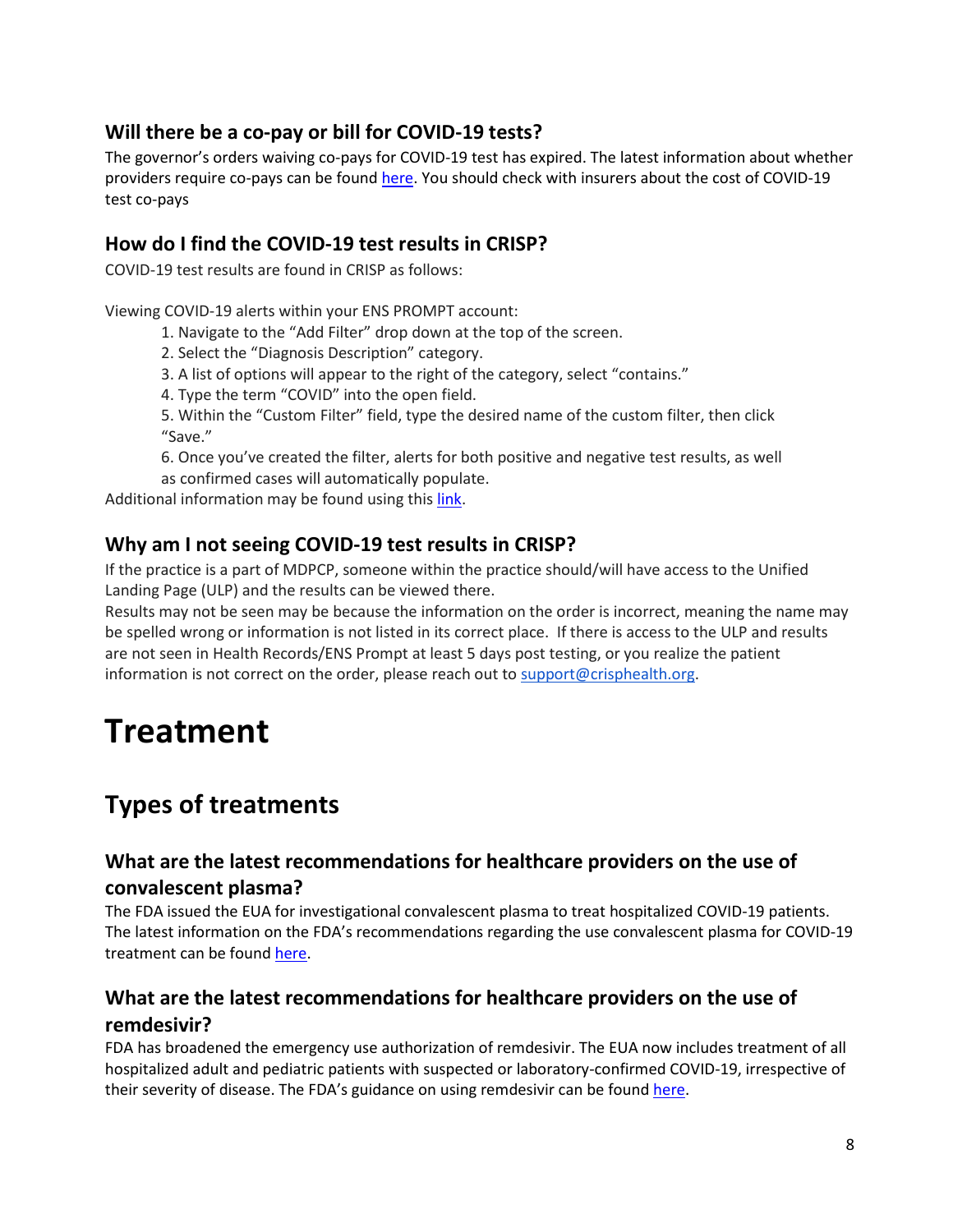#### **What are current recommendations on using chloroquine and hydroxychloroquine to treat COVID-19. How should providers advise patients on using these drugs?**

The FDA has cautioned against using hydroxychloroquine for COVID-19. FDA guidance can be foun[d here.](https://www.fda.gov/drugs/drug-safety-and-availability/fda-cautions-against-use-hydroxychloroquine-or-chloroquine-covid-19-outside-hospital-setting-or)

## **Is there a COVID-19 helpline provider can give to patients?**

Yes. Patients who feel well but are concerned about their health status may call [211](https://211md.org/) for more information and support. Resources include the COVID Prevention Line (833-979-2266) or email [prevent.covid@maryland.gov.](mailto:prevent.covid@maryland.gov) Various healthcare organizations are also setting up call lines. Providers may also ask their healthcare systems if they are setting up clinical guidance lines to field patients' calls.

# <span id="page-8-0"></span>**Immunizations**

## <span id="page-8-1"></span>**Research updates**

#### **What is a good resource on the latest COVID-19 vaccine?**

The Washington Post has a good tracker of the latest on COVID-19 vaccine development, which can be foun[d here.](https://www.washingtonpost.com/graphics/2020/health/covid-vaccine-update-coronavirus/)

## <span id="page-8-2"></span>**Ordering vaccines**

## **What guidance does MDPCP have for preparing for a COVID-19 vaccine?**

All providers should make sure they're registered in Immunet. MDPCP will be issuing guidance shortly, and it will be available on our [website.](https://health.maryland.gov/mdpcp/Pages/home.aspx)

# <span id="page-8-3"></span>**Equipment**

## <span id="page-8-4"></span>**Latest Research**

## **What is the latest research on guidance on what masks the CDC recommends people wear to prevent COVID-19?**

The CDC's latest guidance on what type of masks are effective can be foun[d here.](https://www.cdc.gov/coronavirus/2019-ncov/prevent-getting-sick/about-face-coverings.html)

# <span id="page-8-5"></span>**Telehealth**

## <span id="page-8-6"></span>**Policies / standards**

**When is an office visit warranted rather than consultation via telemedicine?** Use clinical judgement on a case-by-case basis.

Online Telehealth Resources:

• [Medicare telehealth medicine health care provider fact sheet](https://www.cms.gov/newsroom/fact-sheets/medicare-telemedicine-health-care-provider-fact-sheet)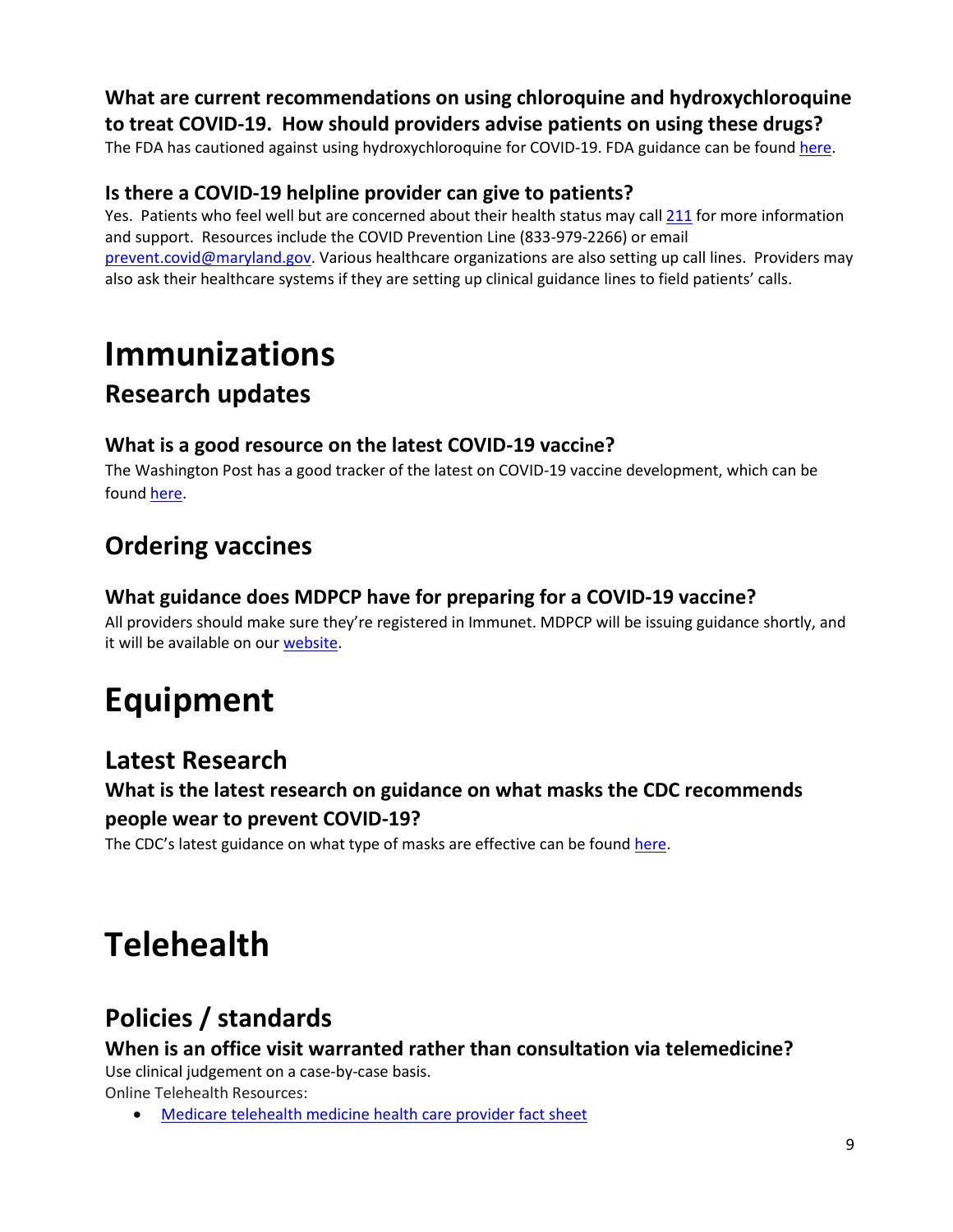- [Frequently asked questions about using telehealth for Medicare annual wellness visits and initial](https://www.cms.gov/Outreach-and-Education/Outreach/NPC/Downloads/IPPE-AWV-FAQs.pdf)  [preventative physical exams.](https://www.cms.gov/Outreach-and-Education/Outreach/NPC/Downloads/IPPE-AWV-FAQs.pdf)
- [Medical Learning Network Booklet on Telehealth](https://www.cms.gov/Outreach-and-Education/Medicare-Learning-Network-MLN/MLNProducts/Downloads/TelehealthSrvcsfctsht.pdf)

#### **Can annual wellness visits (AWV) be performed via telehealth?**

Yes. AWVs are allowable via telehealth under COVID-19 Section 1135 Waiver Expansion. The AWV can be completed via telehealth using billing codes G0438 and G0439. These codes are allowed only for patients who have previously completed the "Welcome to Medicare" G0402 visit in person, as this includes a physical exam. Following a "Welcome to Medicare" visit a practice may complete the [initial] AWV (billed once in a lifetime as G0438) as telehealth, 12 months after the "Welcome to Medicare" visit. All subsequent AWVs, whether telehealth or in-person, will be billed as G0439. More information can be found [here.](https://www.medicare.gov/medicare-coronavirus)

Regarding the Health Risk Assessment (HRA), AWVs traditionally have an HRA to collect data pertinent to the patient's health. With respect to COVID-19 restrictions, the clinician must rely on self-reported data from the patient or data from Remote Patient Monitoring devices.

As a reminder, AWVs should be completed by physicians, physician assistants, nurse practitioners, or clinical nurse specialists. Medicare pays for only one "Welcome to Medicare" visit per beneficiary per lifetime and one subsequent AWV per year thereafter.

## **What other service can I provide with a Medicare Annual Wellness Visit via Telemedicine?**

Practices can perform Advance Care Planning via Telemedicine and bill 99497, 99498. When you bill for this service during Annual Wellness Visits, patients will not be charged coinsurance. All other times, Advance Care Planning codes will be charged coinsurance to the beneficiary**.**

## **Which procedures should providers follow when conducting AWVs with telemedicine when the patient does not have devices to assess factors such as weight and blood pressure?**

Document the inability to record those measurements and address the issues verbally. This is mainly a concern when the patient has a history or symptoms of abnormal blood pressure or weight problems. The provider should query the patient relative to signs and symptoms of abnormal blood pressure, weight gain or weight loss and document the patient's responses*.* You can also recommend patients get home blood pressure reading devices that they can then read to providers during visits.

## **Do patients need to have a signed consent form before participating in telemedicine video visits?**

No. Either verbal or written consent is enough.

## **Should on-site visits conducted through video or a window in the clinic be reported as telemedicine services?**

Services can be reported as telemedicine when the physician or professional providing the telemedicine service is not at the same location as the beneficiary.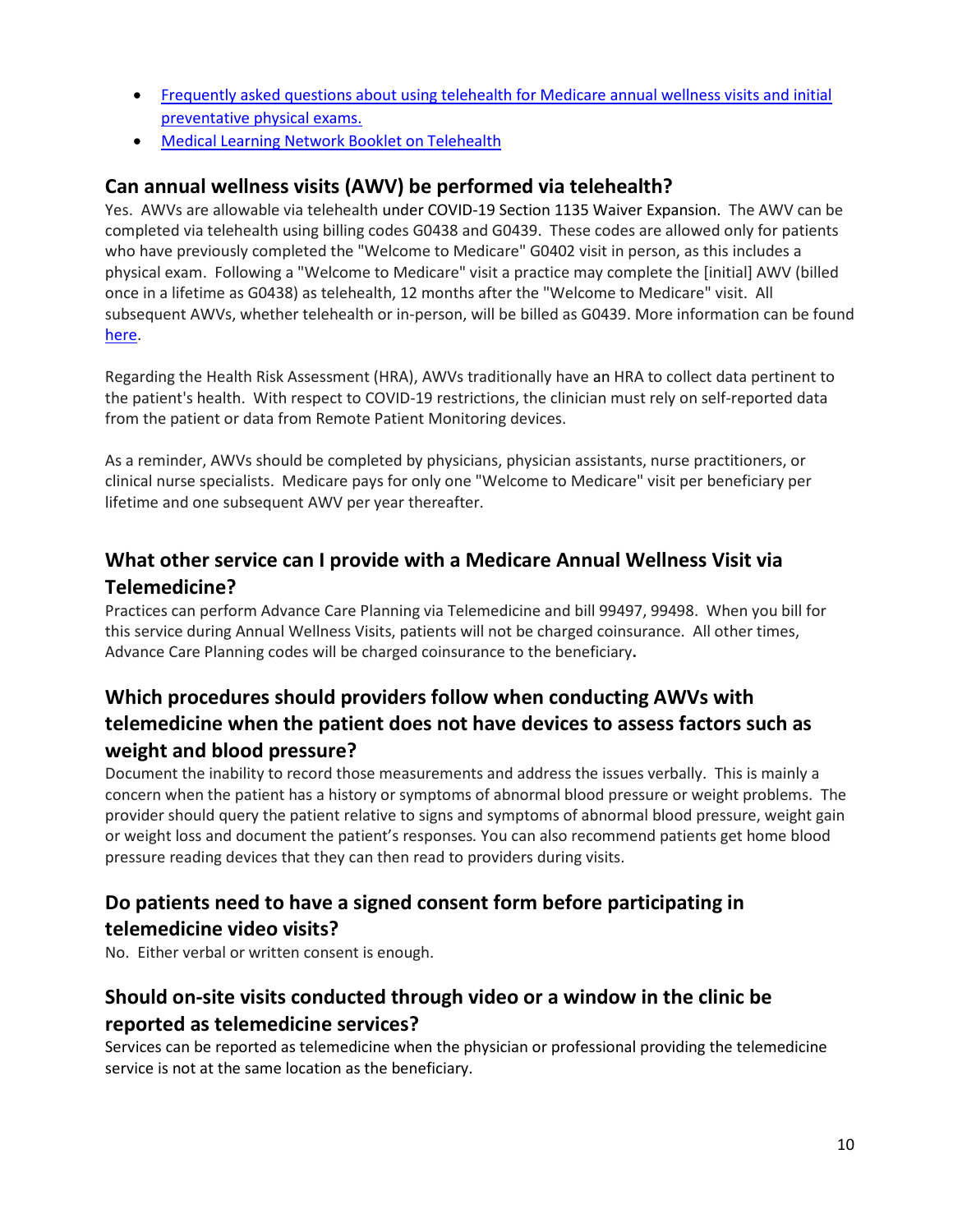## **Where can I find more information on telemedicine vendors and guidance on implementing it in my practice?**

Please look at information on the [MDPCP Coronavirus page,](https://health.maryland.gov/mdpcp/Pages/Coronavirus.aspx) as well as th[e CMS Telemedicine Toolkit.](https://www.cms.gov/files/document/general-telemedicine-toolkit.pdf) In addition, you may visit the HHS Telemedicine Hacks page [here.](https://echo.unm.edu/covid-19/sessions/telemedicine-hack)

## **When patients call to request a flu evaluation, but are not experiencing respiratory distress, should providers give supportive advice over the phone?**

The MDPCP PMO recommends in this situation the individual be treated at home, but providers should evaluate such situations on a case-by-case basis. For additional guidance, please refer to the [Primary Care](https://health.maryland.gov/mdpcp/Documents/COVID-19%20Process%20Map.pdf)  [Process Map.](https://health.maryland.gov/mdpcp/Documents/COVID-19%20Process%20Map.pdf)

## <span id="page-10-0"></span>**Billing**

## **Do the major insurers pay for telemedicine when the patient is at home?**

Yes. Medicaid now allows the use of telemedicine to treat patients in their homes. [Click here for more](https://health.maryland.gov/mdpcp/Documents/Temporary%20Expansion%20of%20Medicaid%20Regulations.pdf)  [information.](https://health.maryland.gov/mdpcp/Documents/Temporary%20Expansion%20of%20Medicaid%20Regulations.pdf) For more information on Medicaid and updates on COVID-19 guidance, please visit this [webpage.](https://mmcp.health.maryland.gov/Pages/COVID-19-Provider-Updates.aspx)

Commercial insurers in Maryland, under state statute, are required to pay the same amount they would pay for a face-to-face visit for appropriate telemedicine services. For more information, refer to the MHCC [Telehealth guide.](https://mhcc.maryland.gov/mhcc/pages/hit/hit_telemedicine/documents/HIT_Telehealth_COVID_19_Flyer.pdf) Additional information is available on the [MDPCP Coronavirus Page.](https://health.maryland.gov/mdpcp/Pages/Coronavirus.aspx)

Medicare now pays for telemedicine regardless of location.The encounter needs to be documented in the patient's chart and the patient cannot be seen again for the same condition within seven days. Medicare has removed the geographic restriction to rural areas. Providers may also reduce or waive cost sharing. [For more information please click here.](https://www.cms.gov/newsroom/fact-sheets/medicare-telemedicine-health-care-provider-fact-sheet) For more information on Medicare rules and reimbursement for telemedicine, please visit this [website.](https://edit.cms.gov/files/document/medicare-telehealth-frequently-asked-questions-faqs-31720.pdf)

Additional information regarding CMS flexibilities for providers to fight COVID-19 can be viewed [here.](https://www.cms.gov/files/document/covid-19-physicians-and-practitioners.pdf)

For additional details, please review the PMO's [Billing and Coding webinar from 4/9/20](https://register.gotowebinar.com/recording/2199689965733732611) or visit the MDPCP [Coronavirus Page.](https://health.maryland.gov/mdpcp/Pages/Coronavirus.aspx)

## **What are the covered Medicare telehealth services under the Public Health Emergency?**

Information about what is covered can be found [here.](https://www.cms.gov/Medicare/Medicare-General-Information/Telehealth/Telehealth-Codes)

## **Is malpractice insurance needed for telemedicine?**

Yes. Insurers are aware of the situation. Please call your insurer for guidance.

# <span id="page-10-1"></span>**Grants and assistance for providers**

## **Has the public health emergency (PHE) been extended by the U.S. Department of Health and Human Services?**

Yes. The was extended by the [Secretary of HHS on October 23](https://www.phe.gov/emergency/news/healthactions/phe/Pages/covid19-23June2020.aspx) fo[r](https://www.phe.gov/emergency/news/healthactions/phe/Pages/covid19-23June2020.aspx) [another 90 days.](https://www.phe.gov/emergency/news/healthactions/phe/Pages/covid19-23June2020.aspx) For more information about the PHE, please visit the [Declaration webpage.](https://www.phe.gov/Preparedness/legal/Pages/phedeclaration.aspx) Additionally, Maryland's latest state of emergency declaration can be foun[d here.](https://mema.maryland.gov/Pages/state-of-emergency-coronavirus.aspx#:%7E:text=%E2%80%8B%E2%80%8BA%20state%20of,not%20mandate%20school%20closures.)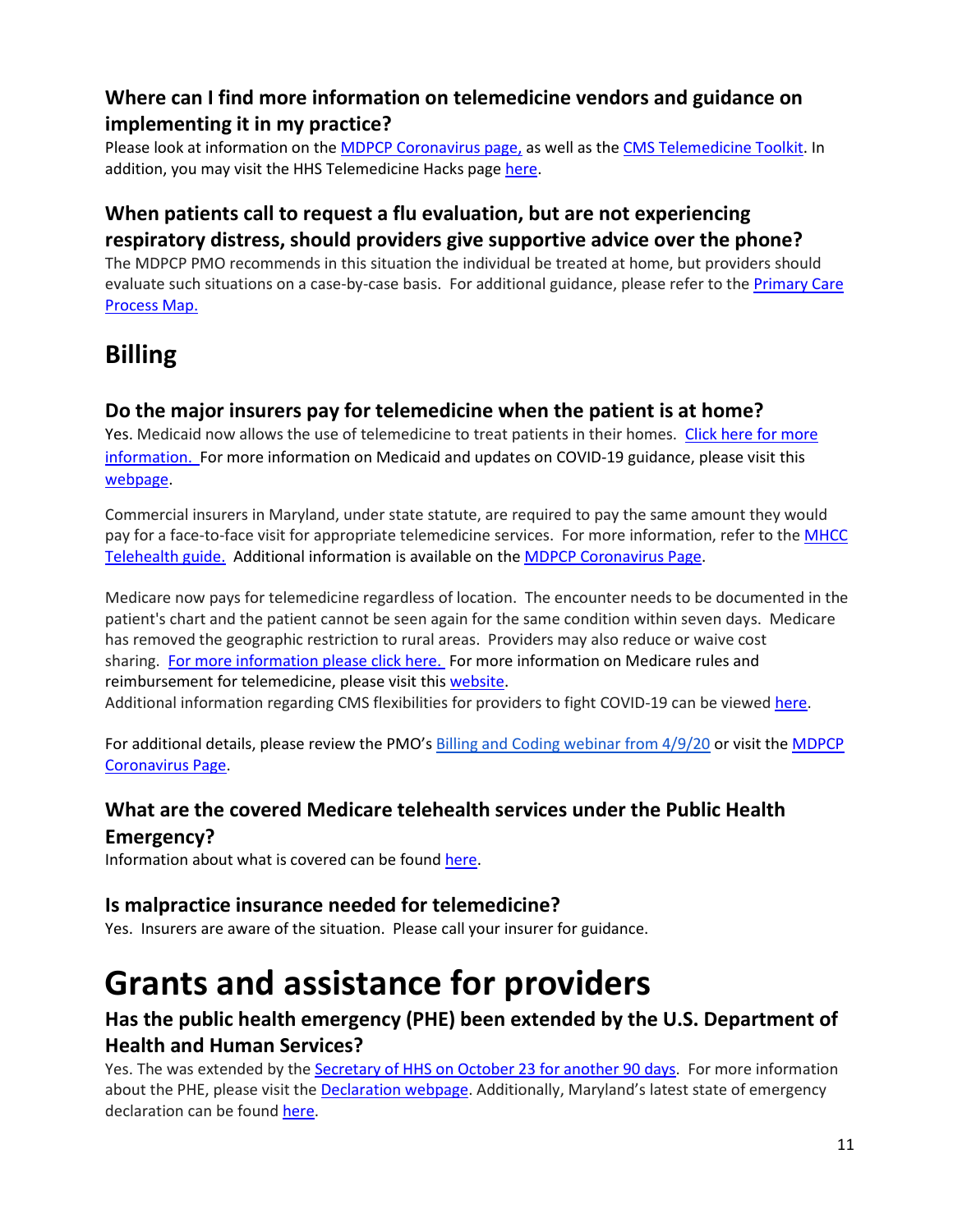#### **Where can I access further resources?**

- ❖ [Maryland Layoff Aversion Fund](https://www.dllr.state.md.us/employment/covidlafund.shtml) [Emergency Relief Fund FAQ](https://docs.google.com/document/d/1MJ3NqmX41YFcBaiRgpbDK9OTgk5G9qICbNdWl9El5mo/edit?usp=sharing)
	- Questions or concerns email [fpaaworkflowcoordinator.commerce@maryland.gov.](mailto:fpaaworkflowcoordinator.commerce@maryland.gov)
	- Designed to support businesses undergoing economic stresses due to the pandemic by minimizing the duration of unemployment resulting from layoffs
	- Award of up to \$50,000 per applicant
	- Will be quick deployable benefit and customizable to specific business needs
	- [View the One-Pager](http://www.labor.maryland.gov/employment/covidlafundflyer.pdf)
	- [COVID-19 Layoff Aversion Fund Policy](http://www.labor.maryland.gov/employment/covidlafundpolicy.pdf)
	- [COVID-19 Layoff Aversion Fund Application](http://www.labor.maryland.gov/employment/covidlafundapp.xls) (Excel)
	- Submit your completed application to: [LaborCOVID19.layoffaversion@maryland.gov.](mailto:LaborCOVID19.layoffaversion@maryland.gov)
- ❖ [Disaster Loan Assistance](https://disasterloan.sba.gov/ela/) (from Small Business Administration)
	- Low-interest financial disaster loans for working capital in small businesses suffering substantial economic injury due to COVID-19
	- [FAQs](https://disasterloan.sba.gov/ela/Home/Questionshttps:/disasterloan.sba.gov/ela/Home/Questions)

# <span id="page-11-0"></span>**Resources for providers to share with patients**

#### **Are there COVID-19-specific resources for seniors?**

Yes. Please contact your Local Health Department or [Area Agency on Aging.](https://aging.maryland.gov/accesspoint/Pages/map-office.aspx) Many grocery stores also now offer special shopping hours for seniors. Here is [a list by county of special grocery services](https://aging.maryland.gov/SiteAssets/Pages/Novel-coronavirus/List%20of%20Grocery%20Delivery%20by%20County.pdf) being offered. The Maryland Department of Aging also offers a [free, telephonic check-in for seniors](https://aging.maryland.gov/Pages/senior-call-check.aspx) age 65 and over.

In addition, th[e Caregiver Services Corps \(CSC\)](https://governor.maryland.gov/2020/05/18/governor-hogan-announces-caregiver-services-corps-to-help-marylands-seniors/) is open and available for primary care providers and seniors statewide. The CSC call center (800-337-8958) is staffed with specialists 7 days a week who match volunteers for urgent and temporary assistance to people over 65 years old in their homes to help with: self-administration of medications, ambulation and transferring, bathing and completing personal hygiene routines, meal preparation and arranging for delivery of groceries and/or prepared meals, and teaching how to use video technologies to connect with loved ones and/or healthcare providers. Healthcare providers should alert their patients they are being referred. Seniors, their families and friends may call 211 to seek help and referrals to the elderly in need.

## **How can I help my patients who have recently lost employer health coverage obtain health insurance?**

Loss of employer-sponsored coverage qualifies your patients for a special enrollment period. They can enroll in a private health plan through Maryland Health Connection, the state's health insurance marketplace, within 60 days of the loss of employer-sponsored coverage.

Maryland Health Connection has a [Coronavirus Emergency Special Enrollment Period until December 15 f](https://www.marylandhealthconnection.gov/coronavirus-sep/)or uninsured Marylanders. All plans on Maryland Health Connection cover testing and treatment of COVID-19. Patients can enroll online at MarylandHealthConnection.gov, by calling 1-855-642-8572, or by downloading the free "Enroll MHC" mobile app to enroll on a phone or tablet.

Before your patients enroll in COBRA, encourage them to check out Maryland Health Connection. Most plans are less expensive and offer comprehensive coverage. Once they enroll in COBRA, they will not be eligible for coverage through Maryland Health Connection until the annual open enrollment period in the fall or until 18 months of COBRA has ended.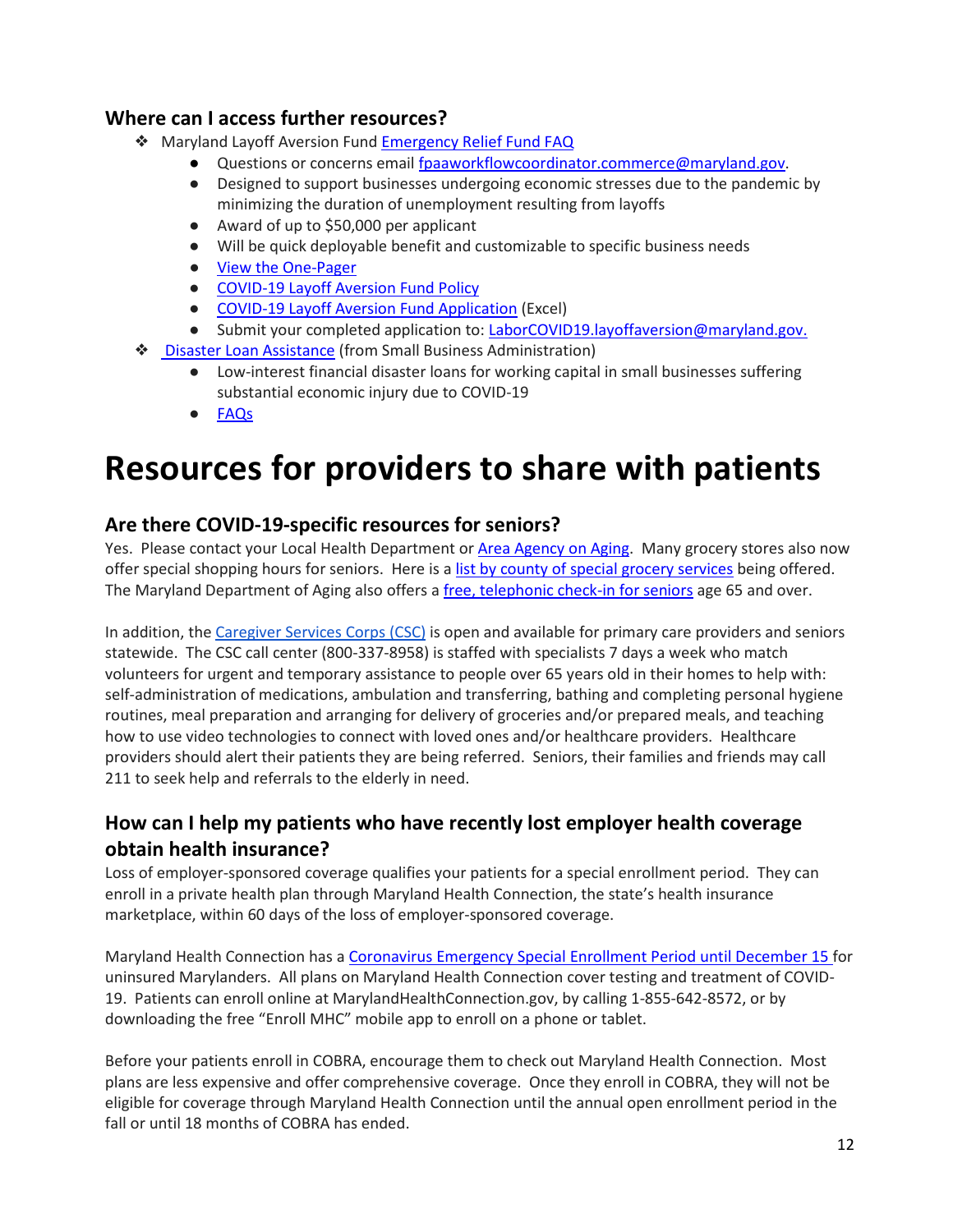Loss of income or decreased income may cause a change in eligibility for financial help or Medicaid. Enrollment in Medicaid is year-round.

## **How else can Marylanders help respond to COVID-19?**

For more information on how Marylanders can help, please visi[t Maryland Unites.](https://governor.maryland.gov/marylandunites/)

# <span id="page-12-0"></span>**Key links**

- ❖ Maryland Department of Health Coronavirus Website [\(https://coronavirus.maryland.gov\)](https://coronavirus.maryland.gov/)
- ❖ CDC Coronavirus Website [\(https://www.cdc.gov/coronavirus/2019-nCoV/index.html\)](https://www.cdc.gov/coronavirus/2019-nCoV/index.html)
- ❖ CDC National data on COVID-19 infection and mortality [\(https://www.cdc.gov/coronavirus/2019](https://www.cdc.gov/coronavirus/2019-ncov/cases-updates/cases-in-us.html) [ncov/cases-updates/cases-in-us.html\)](https://www.cdc.gov/coronavirus/2019-ncov/cases-updates/cases-in-us.html)
- ❖ CDC Interim Guidance for Homes and Communities [\(https://www.cdc.gov/coronavirus/2019](https://www.cdc.gov/coronavirus/2019-ncov/hcp/guidance-prevent-spread.html) [ncov/hcp/guidance-prevent-spread.html\)](https://www.cdc.gov/coronavirus/2019-ncov/hcp/guidance-prevent-spread.html)
- ❖ CDC Interim Guidance for Businesses [\(https://www.cdc.gov/coronavirus/2019-ncov/specific](https://www.cdc.gov/coronavirus/2019-ncov/specific-groups/guidance-business-response.html)[groups/guidance-business-response.html\)](https://www.cdc.gov/coronavirus/2019-ncov/specific-groups/guidance-business-response.html)
- ❖ CDC Interim Guidance for Childcare and Schools [\(https://www.cdc.gov/coronavirus/2019](https://www.cdc.gov/coronavirus/2019-ncov/specific-groups/guidance-for-schools.html) [ncov/specific-groups/guidance-for-schools.html\)](https://www.cdc.gov/coronavirus/2019-ncov/specific-groups/guidance-for-schools.html)
- ❖ CDC Travel Website [\(https://wwwnc.cdc.gov/travel/\)](https://wwwnc.cdc.gov/travel/)
- ❖ Community- and Faith-Based Organizations [\(https://www.cdc.gov/coronavirus/2019](https://www.cdc.gov/coronavirus/2019-ncov/community/guidance-community-faith-organizations.html) [ncov/community/guidance-community-faith-organizations.html\)](https://www.cdc.gov/coronavirus/2019-ncov/community/guidance-community-faith-organizations.html)
- ❖ Mass Gatherings and Large Community Events [\(https://www.cdc.gov/coronavirus/2019](https://www.cdc.gov/coronavirus/2019-ncov/community/mass-gatherings-ready-for-covid-19.html) [ncov/community/mass-gatherings-ready-for-covid-19.html\)](https://www.cdc.gov/coronavirus/2019-ncov/community/mass-gatherings-ready-for-covid-19.html)
- ❖ Non-Pharmaceutical Interventions for Specific Groups [\(https://www.cdc.gov/nonpharmaceutical](https://www.cdc.gov/nonpharmaceutical-interventions/index.html)[interventions/index.html\)](https://www.cdc.gov/nonpharmaceutical-interventions/index.html)
- ❖ CMS COVID 19 FAQs for Medicare Fee-For-Service Billing [\(https://www.cms.gov/files/document/03092020-covid-19-faqs-](https://www.cms.gov/files/document/03092020-covid-19-faqs-508.pdf?inf_contact_key=bc23671cec0cfe7010e5b7994c0e001e)[508.pdf?inf\\_contact\\_key=bc23671cec0cfe7010e5b7994c0e001e](https://www.cms.gov/files/document/03092020-covid-19-faqs-508.pdf?inf_contact_key=bc23671cec0cfe7010e5b7994c0e001e) )

# <span id="page-12-1"></span>**Archived questions**

## **How important is the presence of fever in the diagnosis of COVID-19?**

The current guidance is demonstrated fever or the patient's claim that he/she feels like s/he has a fever. The MDPCP PMO will learn more about the relevance of fever patterns as time goes on. The presence of fevers should raise providers' suspicion that a patient may be infected with COVID-19. However, there have been cases in the United States where infected patients do not present with a fever, particularly if the patient is immunocompromised or less likely to develop a fever for other reasons.

## **Are there any disinfectants that can fight COVID-19?**

Yes. Please see the following link to CDC guidance [here.](https://www.cdc.gov/coronavirus/2019-ncov/community/organizations/cleaning-disinfection.html.)

## **CDC ends its 14-day quarantine recommendation for returning travelers (August 21, 2020)**

Th[e CDC updated its travel requirements online](https://www.cdc.gov/coronavirus/2019-ncov/travelers/travel-during-covid19.html) to advise travelers to "follow state, territorial, tribal and local recommendations or requirements after travel." Previous guidelines recommended a 14-day quarantine for those returning from international destinations or areas with a high concentration of COVID-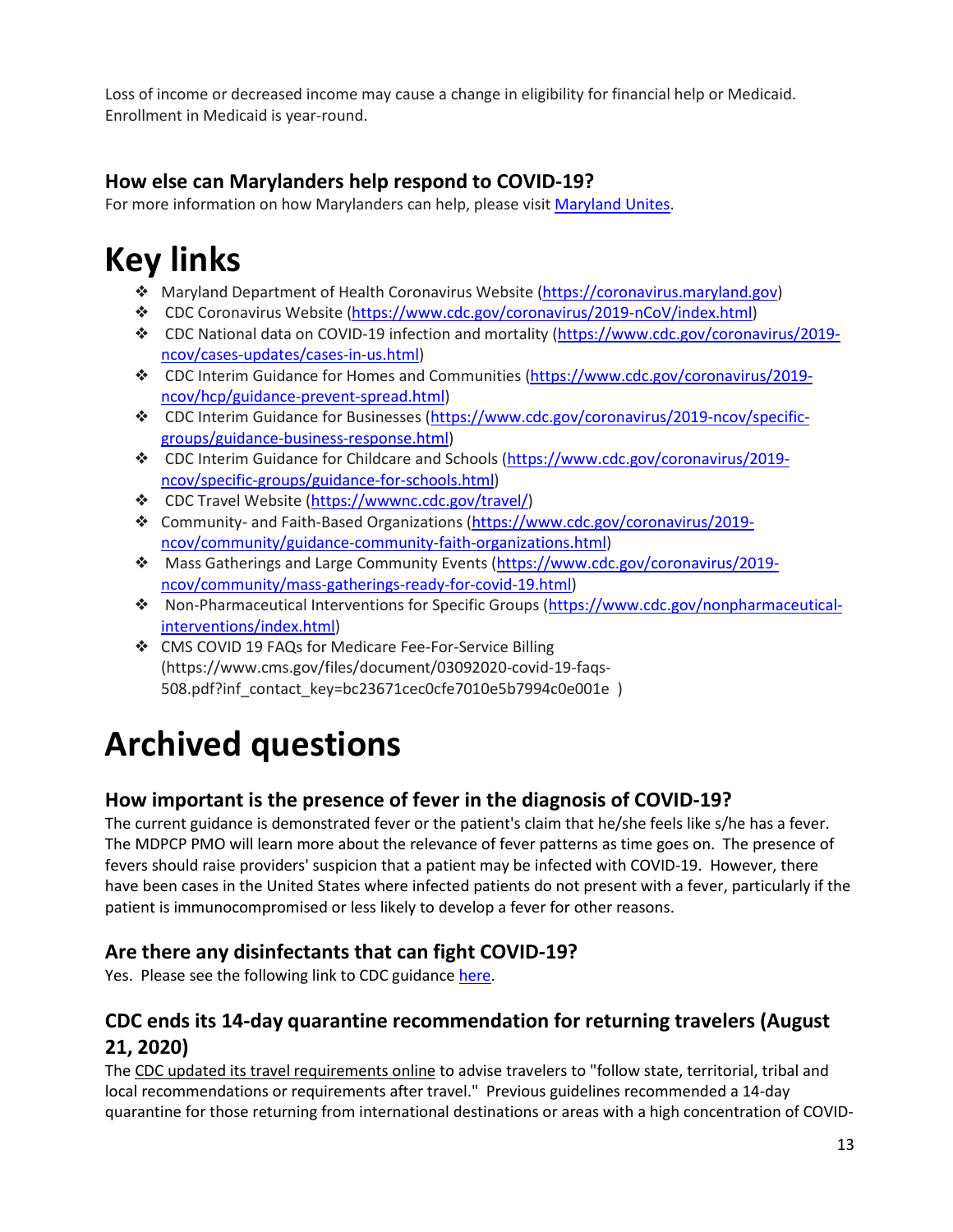19 cases. The CDC still notes that people exposed to COVID-19 risk infecting others for 14 days, so travelers regardless of where they have traveled or what they did during their trips should follow social distancing guidelines indoors and outdoors, wear a mask outside the home, wash hands often and watch for COVID-19 symptoms upon their return home.

#### **How should pediatric practices deal with screening?**

Pediatric patients are as likely as anybody to contract COVID-19, but they are at comparatively low risk of experiencing significant consequences from the viral infection. Pediatric practices should still adhere to CDC guidelines if they choose to sample patients for infection. Immunocompromised children are at risk, so should be closely monitored. Please review guidelines by th[e American Academy of Pediatrics for more](https://services.aap.org/en/pages/2019-novel-coronavirus-covid-19-infections/)  [information.](https://services.aap.org/en/pages/2019-novel-coronavirus-covid-19-infections/)

#### **Should we give vaccines during the pandemic?**

Yes. Recent trends show a significant and concerning nationwide decrease in vaccine orders and vaccinations for pediatric patients. Please contact families in your practice whose children have missed a vaccination and strongly encourage them to bring their children's vaccinations up-to-date. More detail can be found in the following [provider immunization letter.](https://health.maryland.gov/mdpcp/Documents/Immunization%20Provider%20Letter%20FINAL%2006.05.2020.pdf)

## **Are there any liability issues regarding testing in a parking lot?**

You should check with your liability carrier regarding this issue.

#### **Is it safe to conduct home visits to patients who are home-bound?**

Yes. Home visits are allowable and safe provided clinicians use appropriate precautions. Nurse practitioners, clinical nurse specialists, and physician assistants can now [provide](https://www.cms.gov/files/document/covid-home-health-agencies.pdf) home health services.

## **Should primary care providers give antibiotics to these types of patients?**

No. Antibiotics should not be given to treat COVID-19; they are ineffective against viruses.

## **When should pediatric patients be tested?**

According to the practitioners' clinical judgement.

## **Where else can a person under 18 years old be tested?**

Children can be tested at **[VEIP sites](https://phpa.health.maryland.gov/Documents/FAQ_covid19_veip_testing.pdf)**, but must be at least 2 months old to be tested. Please call ahead to confirm any age restrictions. [Children's National Hospital](https://childrensnational.org/) in Washington, DC, and possibly at other sites as testing capacity continues to evolve. For more information on testing sites, including a list of sites available throughout the state, visi[t coronavirus.maryland.gov](http://coronavirus.maryland.gov/) and click on the ["Testing"](https://coronavirus.maryland.gov/pages/symptoms-testing) tab.

# **Do all patients who have symptoms need to be tested if they have mild COVID-19**

#### **symptoms?**

Not at the current time, but *Governor Hogan encourages ALL primary care providers to test ALL their patients for COVID-19 whether symptomatic or asymptomatic.* Widespread testing and contact tracing are essential to save lives by stopping the spread of COVID-19.

Since May 21, people who suspect they may have been exposed to COVID-19, even if they are not yet symptomatic, are able to be tested for free at one of the state's drive-through Vehicle Emissions Inspection Program [\(VEIP\) locations](https://phpa.health.maryland.gov/Documents/FAQ_covid19_veip_testing.pdf) without a prior doctor's order or a scheduled appointment. Residents who do not have a health care provider may call their [county's health department](https://coronavirus.maryland.gov/pages/lhd-resources) to be connected to a provider who can determine whether a test is needed. Additionally, since May 19, [licensed pharmacists are authorized](https://htv-prod-media.s3.amazonaws.com/files/pharmacist-testing-5-19-20-1589911409.pdf)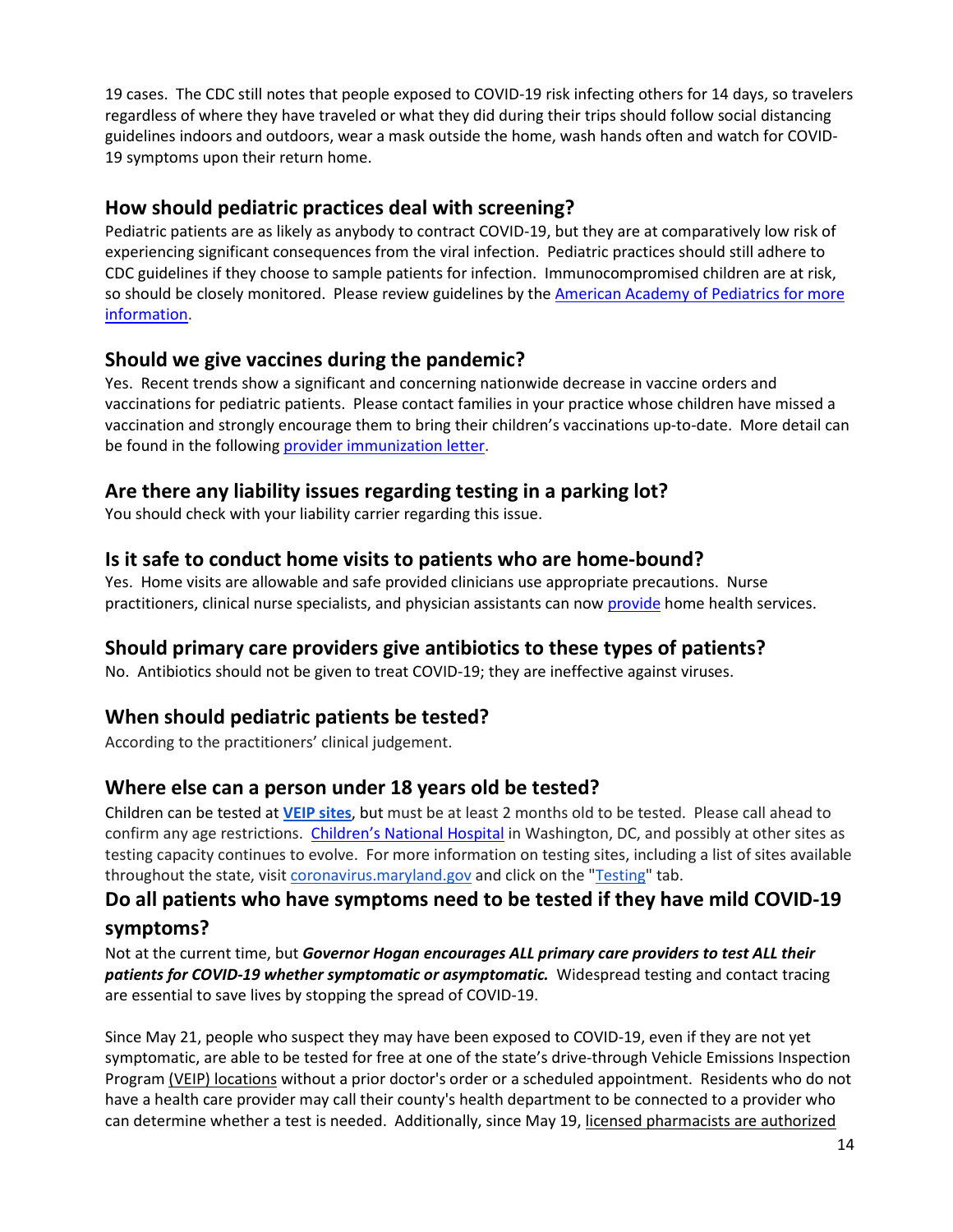[to directly order and administer COVID-19 tests.](https://htv-prod-media.s3.amazonaws.com/files/pharmacist-testing-5-19-20-1589911409.pdf) Drive-thru, appointment-free testing has been available since May 21 at the Timonium Fairgrounds in Baltimore County and since May 22 at the Glen Burnie VEIP site in Anne Arundel County and the Hyattsville VEIP site in Prince George's County, as well as at many other sites statewide.

#### **As a provider, if I am not currently enrolled with Medicare, what should I do?**

Please review [CMS's FAQs on temporary relief and processes.](https://www.cms.gov/files/document/provider-enrollment-relief-faqs-covid-19.pdf) CMS has established toll-free hotlines available to provide expedited enrollment and answer questions related to COVID-19 enrollment requirements.

## **Are primary care offices receiving COVID-19 test kits?**

LabCorp is distributing diagnostic kits to primary care offices, so providers can order them via this [link.](https://www.labcorp.com/tests/139900/2019-novel-coronavirus-covid-19-naa)

#### **Can PPE be worn more than once?**

Yes. PPE supplies have built up considerably since the beginning of this pandemic, so they should be available to procure. However, on May 6, 2020, while PPE was still scarce, Secretary Neall issued the [following directive](https://health.maryland.gov/mdpcp/Documents/05.06.2020%20-%20MDH%20Sec%20Order%20-%20Amended%20Various%20Healthcare%20Matters.pdf) on PPE:

Subject to availability, all healthcare providers are required to immediately implement the CDC Strategies to Optimize the Supply of PPE and Equipment:

- 1. Use facemasks beyond the manufacturer-designated shelf-life during patient care activities
- 2. Implement limited re-use of facemasks. The healthcare provider must not touch the outer surfaces of the mask during care, and mask removal and replacement must be done in a careful and deliberate manner
- 3. Prioritize facemasks for:
	- i. Essential surgeries and procedures
	- ii. During care activities where splashes and sprays are anticipated
	- iii. During activities where prolonged face-to-face or close contact with a potentially infectious patient is unavoidable
	- iv. Performing aerosol generating procedures, if respirators are no longer available
- 4. Exclude healthcare providers at higher risk for severe illness from COVID-19 from contact with known or suspected COVID-19 patients

Relevant CDC guidance is can be found [here.](https://www.cdc.gov/niosh/topics/hcwcontrols/recommendedguidanceextuse.html)

## **Should physicians wear facemasks when treating patients who are coughing and/or have a fever?**

The patient should wear a facemask. It is also reasonable to have healthcare workers use face covering and/or surgical masks as available. For additional guidance, please visit the [CDC guidance page for](https://www.cdc.gov/coronavirus/2019-ncov/hcp/faq.html)  [healthcare professionals.](https://www.cdc.gov/coronavirus/2019-ncov/hcp/faq.html)

## **Can providers put their names on a list for PPE acquisition?**

Providers may request PPE by completing and submittin[g this linked form](https://health.maryland.gov/mdpcp/Documents/Emergency%20PPE%20Request%20Form.pdf) at the Maryland Department of Health. PPE vendors are also listed through these links: [PPE Vendors](https://health.maryland.gov/mdpcp/Documents/PPE%20Supplier%20List.pdf) and the [Maryland Manufacturing](https://lnks.gd/l/eyJhbGciOiJIUzI1NiJ9.eyJidWxsZXRpbl9saW5rX2lkIjoxMDEsInVyaSI6ImJwMjpjbGljayIsImJ1bGxldGluX2lkIjoiMjAyMDA1MDUuMjEwNzA1ODEiLCJ1cmwiOiJodHRwczovL21hcnlsYW5kbWFudWZhY3R1cmluZ25ldHdvcmsuY29tLyJ9.LooVLQVVaS1ZDb1kge4F06vCEciQtBawCWk5W5Y2Li4/br/78244301034-l)  [Network Supplier Portal.](https://lnks.gd/l/eyJhbGciOiJIUzI1NiJ9.eyJidWxsZXRpbl9saW5rX2lkIjoxMDEsInVyaSI6ImJwMjpjbGljayIsImJ1bGxldGluX2lkIjoiMjAyMDA1MDUuMjEwNzA1ODEiLCJ1cmwiOiJodHRwczovL21hcnlsYW5kbWFudWZhY3R1cmluZ25ldHdvcmsuY29tLyJ9.LooVLQVVaS1ZDb1kge4F06vCEciQtBawCWk5W5Y2Li4/br/78244301034-l)